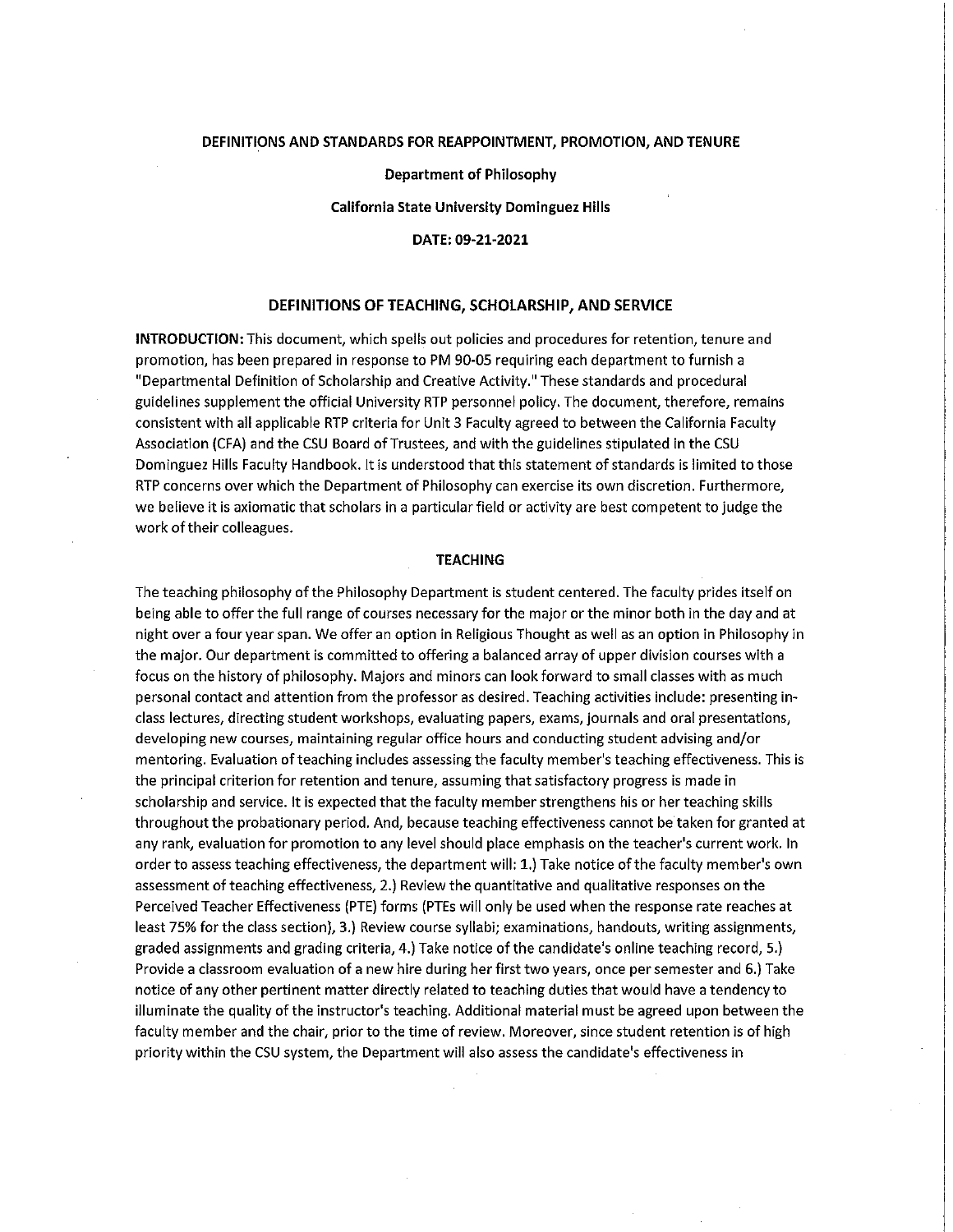advising/mentoring of students. Accordingly, the candidate is responsible for counseling students properly on course-related matters and to keep office hours regularly in order to assist students with their academic needs. Finally, beyond the first two years, junior faculty members may, at their own option, request of the Department Chair that one (or more) senior faculty members visit their classroom. Following the classroom visitation, the visiting faculty submits to the Department Chair a written, descriptive evaluation of the instructor's classroom performance for inclusion in the personnel file. The principal purpose of the visitation is to make observations of teaching, techniques/styles, and the quality of student interaction with the instructor. A related objective of the written feedback is to **provide constructive advice, aimed at teaching improvement.** 

#### **SCHOLARSHIP**

The mission of the Philosophy Department encourages scholarship that serves a variety of beneficial purposes including, but not limited to, the following: **(1)** to enhance the instructor's expertise in teaching (2) to update the candidate's knowledge base in her field of specialization and to broaden and strengthen her research and publication credentials (3) to enhance the University's reputation for excellence, and (4) to provide students with ready access to the instructor's own scholarly works and findings. Evidence of scholarship includes: (1) **actual publications** by academically recognized journals and/or publishers. Items considered to be actual publications are: a.) a book or a textbook, b.) articles appearing in refereed journals, c.) a book chapter in a collection of essays, d.) review essays or book reviews, e.) original teaching or testing material adopted for professional use by other professionals outside the Department, f.) inventing and designing computer software which has been adopted for professional use, g.) being on the editorial board of scholarly journals, and editing of scholarly or professional publications. It is reasonable to presume that published work helps to promote scholarly objectives more than work which has not been published. (2) **presentations at professional conferences;** a.) presenting papers at professional associations, b.) presenting papers as an invited expert in the faculty member's field, c.) participating as an invited member of a panel discussion and d.) critiquing a paper at a professional conference. Presumably, an invited presentation extended from a respected and recognized interest group tends to suggest that the invitee is recognized for his or her unique contributions. (3) current research; a.) evidenced by fellowships received to pursue professionally related study, b.) taking part in seminars and Summer institutes, c.) doing sabbaticalrelated research d.) preparing research proposals, e.) conducting consultantships within the discipline (even if done for compensation) and f.) pursuing post-doctoral study and (4) **other professional contributions;** a.) continuing formal and informal training, b.) visiting professor-and-lectureships, c.) invitations to lecture at other campuses, d.) receipt of special awards, such as, becoming the recipient of important credentials or licenses, and grantwriting/recipientships (including participation as participant on a grant project.) Evaluation of the quality of scholarship includes assessment that the candidate is meeting the requirements stated above. Moreover, it is the Philosophy Department's view that the area of research and scholarship is meant to encourage professional accomplishment and growth as a teacher. It also serves as an indication of the candidate's interest in advancing the discipline. A faculty member may request an annual conference with the Dean and Department Chair to review his/her scholarship and creative activity. The request is to be made in writing. Such a conference will be arranged by the department chair within ten (10) working days of the time the request is received by the chair. At this meeting, joint agreements may be reached between the faculty member under review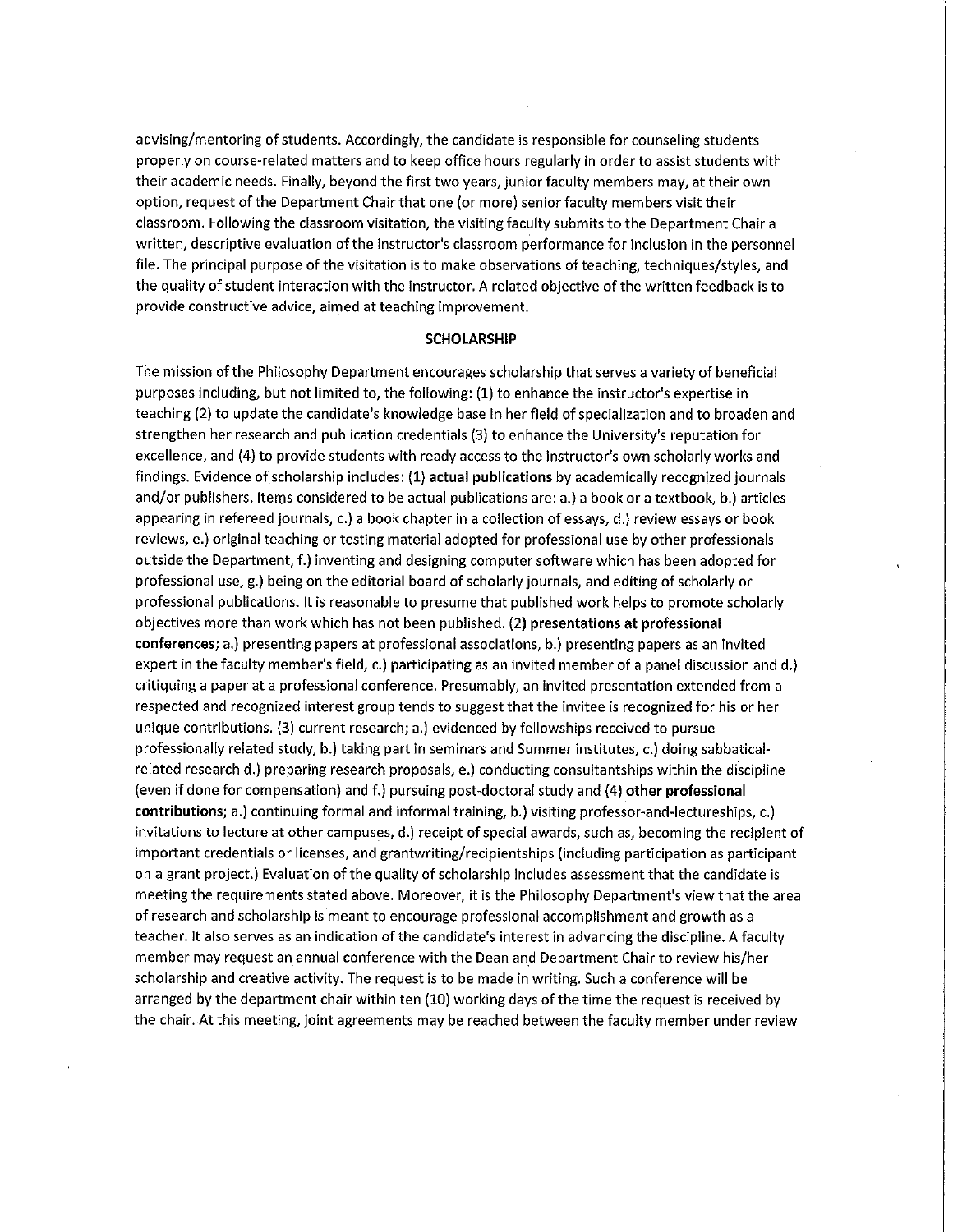and the Dean (and Department Chair, as appropriate) about scholarly goals and plans for continuing professional development.

### **SERVICE**

The mission of the Philosophy Department encourages service that promotes the flourishing of the university community. The faculty member is expected to participate conscientiously, cooperatively, and productively in the collective efforts and functioning of the Department, the College, and the University as a whole. There may, needless to say, be some overlap between scholarship/creative activity and service to the Department, the University and the community at large. Evidence of service includes some of the following: 1.) membership on departmental, school, and university wide committees, 2.) assuming leadership roles on campus committees, 3.) organizing and engaging in significant activities which enhance the educational climate and/or student life (i.e., chairing panel discussion; planning and/or chairing colloquia and workshops), 4.) participating in student organizations as faculty advisor or sponsor, 5.) taking part in campus outreach efforts and activities which cast favorable attention to the faculty member and to the University, 6.) delivering speeches or using other means of communication which convey information about the Department and about the University to community groups about the faculty member's profession and 7.) specifically, at the departmental level, when called upon the faculty member is expected to carry out a fair share of functions. Examples: special course/discipline coordinator; guest lecturer for departmental colleagues, and developing new courses and revising old ones. Evaluation of the quality of service includes assessment of the candidate's ability to consistently meet some of the requirements listed above.

# **STANDARDS FOR REAPPOINTMENT**

### **INTRODUCTION**

The Philosophy Department will assess that the candidate closely adheres to the mission of the department and the university and complies with the teaching, scholarship and service standards listed above.

#### **TEACHING**

The Philosophy Department will assess that the candidate's teaching is making good progress in accomplishing the requirements delineated for achieving tenure, as stated in "standards for tenure: **teaching. 11** 

#### **SCHOLARSHIP**

The Philosophy Department will assess that the candidate's scholarship makes good progress in accomplishing the requirements delineated for achieving tenure, as stated in "standards for tenure: scholarship."

## **SERVICE**

The Philosophy Department will assess that the candidate's service makes good progress in accomplishing the requirements delineated for achieving tenure, as stated in "Standards for Tenure: Service.<sup>"</sup>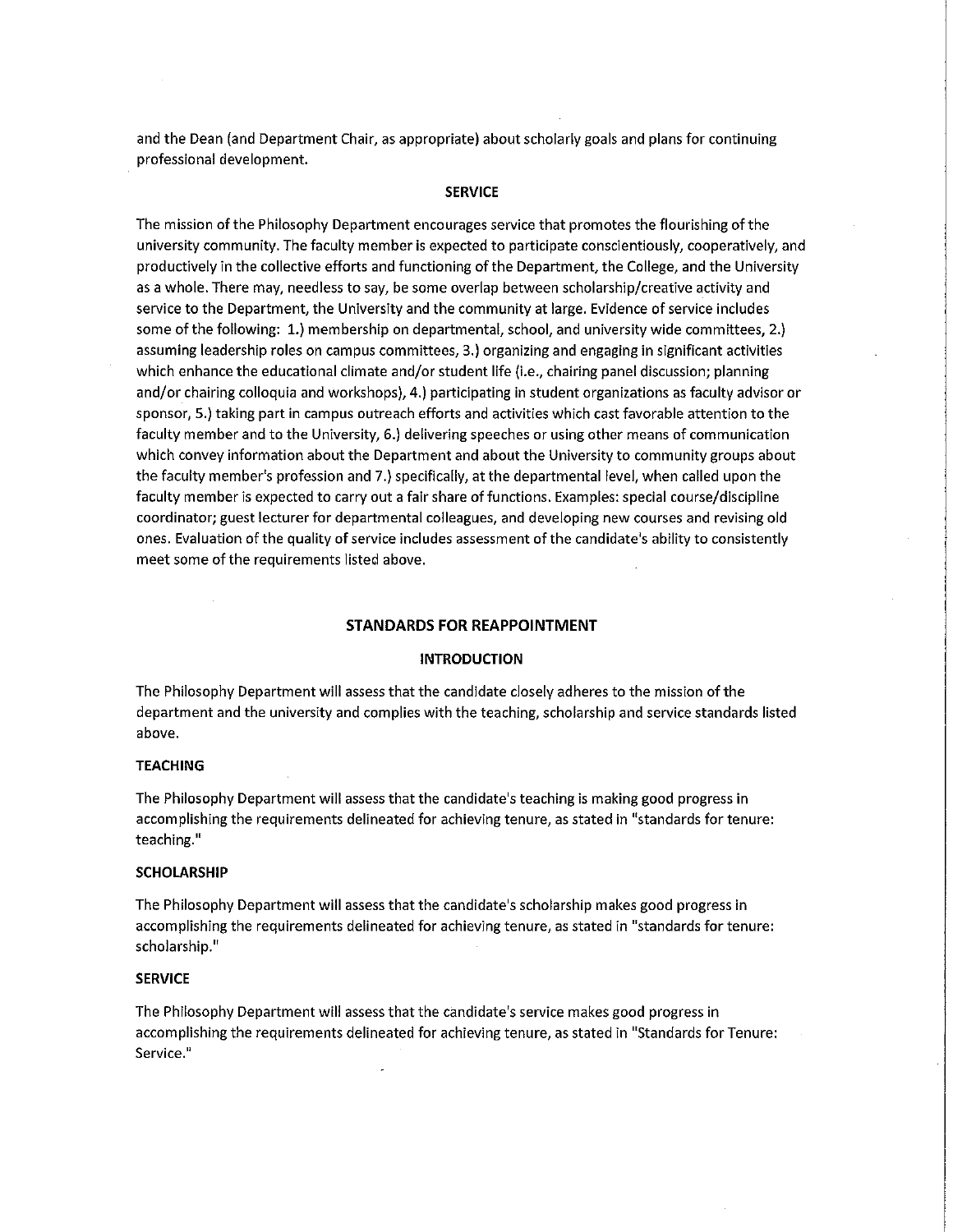### **STANDARDS FOR TENURE**

**INTRODUCTION:** The Philosophy Department will assess that the candidate has succeeded in meeting the teaching, scholarship and service standards as listed in this section. The Philosophy Department believes that scholars in a particular field of activity are primarily competent to judge the quality of the work of their colleagues. This principle suggests that at levels of review beyond the Department, evaluative deliberations be made with careful consideration of peer judgments arrived at within the Department, in a manner that is consistent with academic freedom and standards of fairness. Finally, while the Department is an advocate for the rights and interests of its faculty, it is primarily the candidate's responsibility to identify and organize the documentation for his or her RTP file. In the Department's view, clarity of presentation and appropriateness of organization are of greater significance than mere quantity of material.

### **TEACHING**

The Philosophy Department will recommend tenure if the candidate has been an overall effective **11 11 teacher. This includes: 1.) the reception of 11 strongly agree and 11 agree PTE scores, 80% and above,**  across the majority of the semesters of teaching and in the majority of classes taught (PTEs will only be used when the response rate reaches at least 75% for the class section), 2.) positive peer reviews based upon classroom observations that reflect the candidate's pedagogical value and growth, 3.) the implementation of strong teaching materials and methods, as determined by the department's RTP committee, 4.) the availability for student advising and/or mentoring for which faculty must provide regular evidence in the RTP dossier. Additional categories may be added based upon the prior mutual consent of the individual faculty member and the Department of Philosophy.

#### **SCHOLARSHIP**

The Philosophy Department will recommend tenure if the candidate has been successfully active in the area of scholarship. At a minimum, the candidate must have: 1) Three academic publications of which two must be peer reviewed articles. A book chapter in a book published by a reputable and recognized publisher may substitute for one of these articles. The third publication can be a book review, review essay, article or book chapter that may have resulted from the candidate's work as a fellow, consultant, scholarly awardee or grant recipient. OR One scholarly book related to the discipline of philosophy that is published by a university press (e.g., Oxford University Press, Routledge Press, Indiana University Press, Fordham University Press, Cambridge Press, etc.). Books published by other presses will only qualify with prior mutual consent between the Department of Philosophy and the faculty member. And 2) The candidate must have presented three papers or talks on three different occasions at local, national or international academic conferences during the years leading up to tenure. Presenting as a panel/paper respondent can serve as a substitution for one of the three conference talks. Additional categories may be added based upon the prior mutual consent of the individual faculty member and the Department of Philosophy.

#### **SERVICE**

The Philosophy Department will recommend tenure if the candidate has been successfully active in the area of service. At a minimum the candidate must have two service activities every year and have served